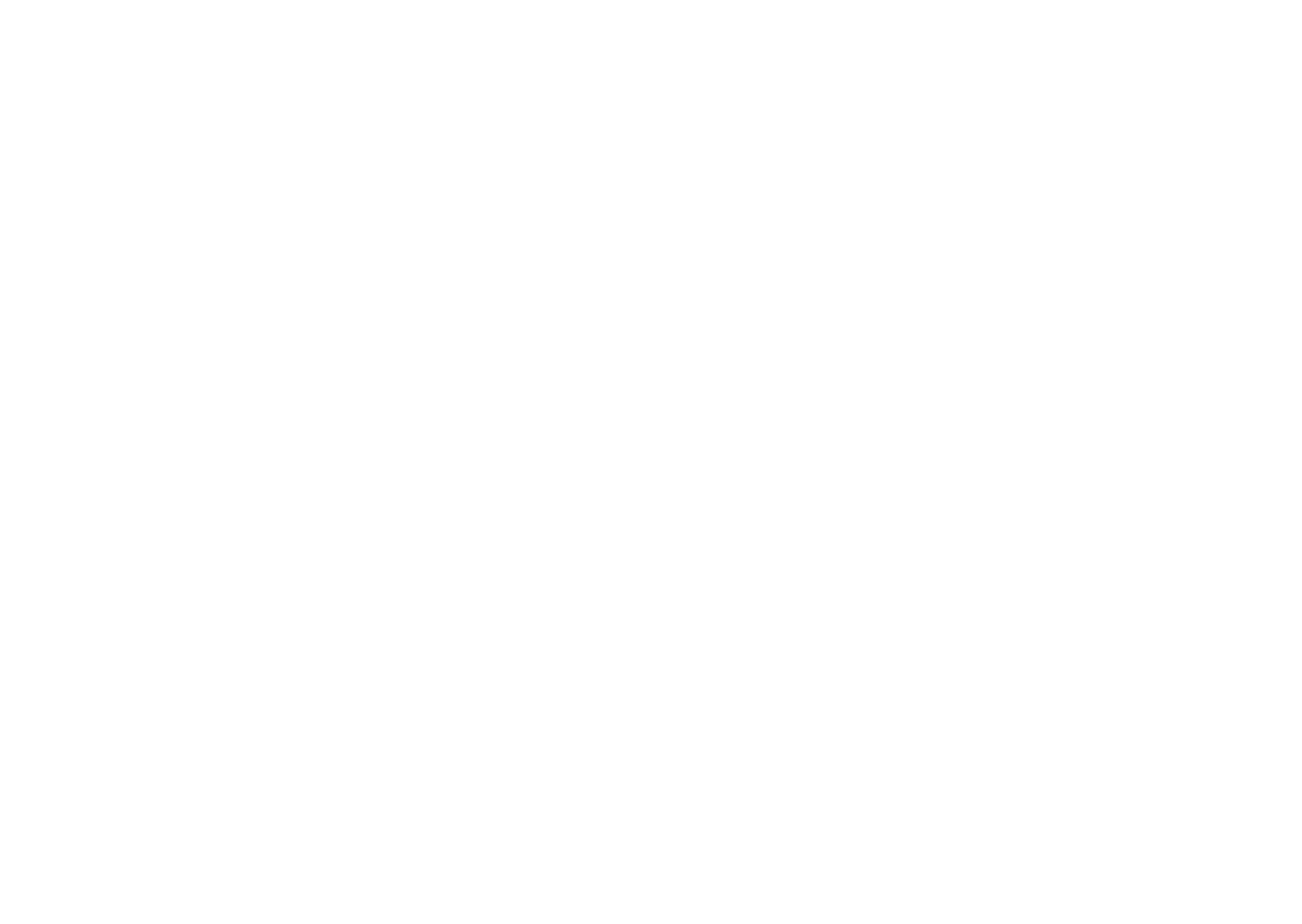# **Contents**

| The Worst-Case Scenario                                                     | 6   |
|-----------------------------------------------------------------------------|-----|
| Forcing the Issue $\ldots \ldots \ldots \ldots \ldots \ldots \ldots \ldots$ | 9   |
|                                                                             | 9   |
|                                                                             | 10  |
|                                                                             | 10  |
|                                                                             | 11  |
|                                                                             | 11  |
|                                                                             | 12  |
| Three Programs $\ldots \ldots \ldots \ldots \ldots \ldots \ldots \ldots$    | 12  |
| The Adherents of Capitalism—Which Is to Say, Death                          | -12 |
| The Apostles of Technocracy-Which Is to Say,                                |     |
|                                                                             | 15  |
| The Partisans of Freedom-Which Is to Say, Life                              | 18  |
|                                                                             |     |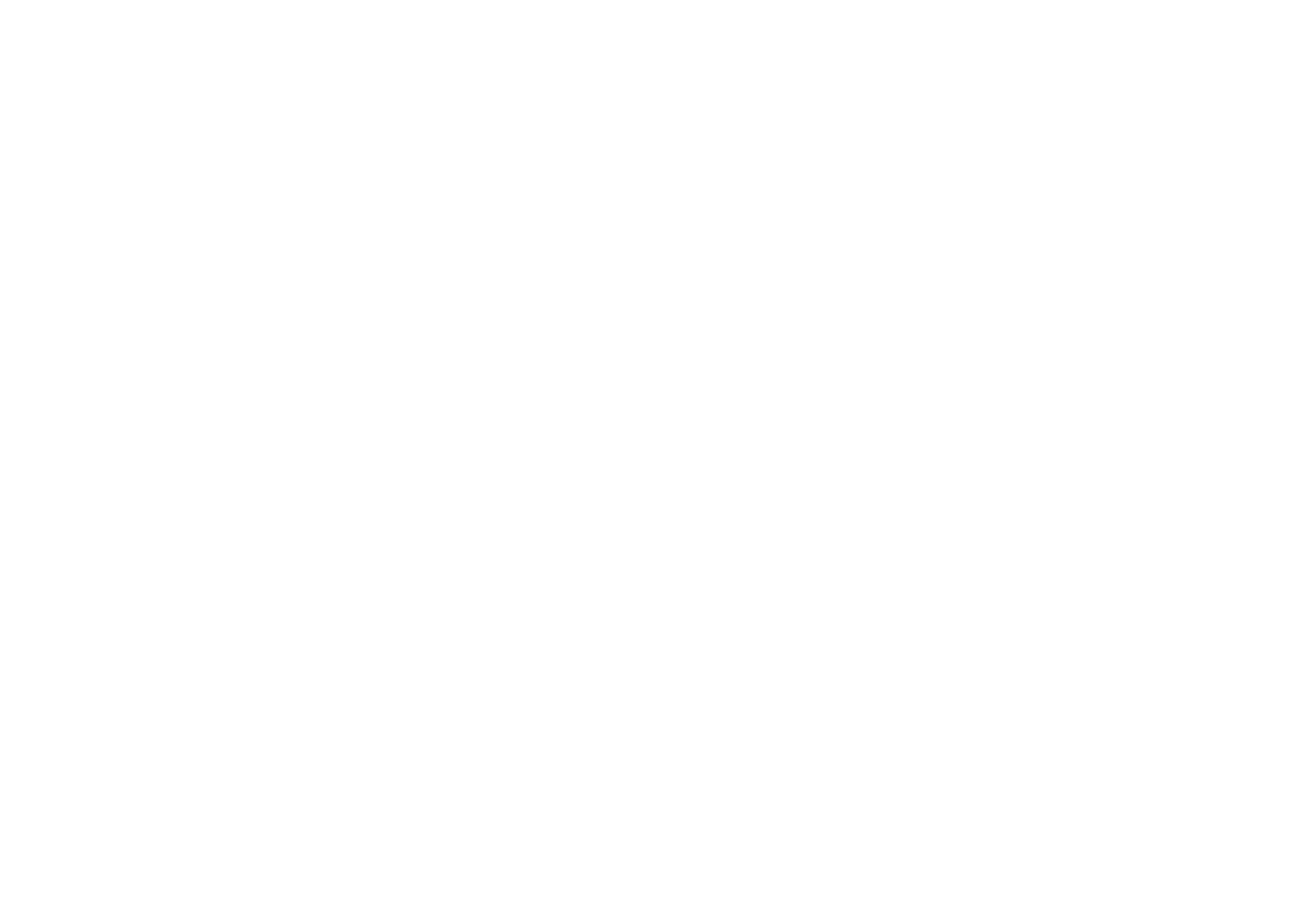From mutual aid projects and wildcat strikes to rent strikes and prison revolts, there are already bold stirrings of resistance all around the world. These efforts must give rise to networks that can confront the new totalitarianism and defeat it. The stakes have never been higher.

Pursuing life rather than survival means doing without guarantees. Those who wish to live fully must sometimes risk their lives. It is *meaning* that is at stake here, even more than safety.

What do you want? Free testing and treatment for COVID-19 and every other medical concern? To be able to use the machines at your employer's factory to produce ventilators rather than automobiles? To be free to utilize the medical facilities at your nursing job to care for your friends and neighbors who have never been able to afford proper medical treatment? To have opportunities to employ your skills and resources and creativity for *everyone's* benefit, rather than according to the dictates of the market? To abolish the economic pressures that compel people to risk spreading the virus and contributing to global climate change? To be able to travel to other lands without gentrifying the neighborhoods of the cities you visit? To be able to gather freely in festive crowds without fear of pandemics or police? To hold and be held, to thrive?

Answer these questions for yourself, dear reader, and let us find common cause on the basis of our wildest dreams. We'll join you in the streets at the conclusion of this nightmare—determined to bring all nightmares to an end.

"We've known what we've wanted this whole time, we just thought it was impossible. It is not. Not only is it possible, it is our only safe passage to the future."

—"How to Fall"

How will our society emerge from the COVID-19 crisis? Does the pandemic show that we need more centralized state power, more surveillance and control? What are the threats ranged against us—and how can we prepare to confront them?

Several days ago, the number of coronavirus deaths in New York City surpassed the death toll of the attacks of September 11, 2001. Whenever pundits and politicians invoke 9/11, you know they're trying to set the stage for some shock and awe.

The September 11 attacks served to justify the Patriot Act, extraordinary rendition and torture, the occupations of Afghanistan and Iraq; these paved the way for a host of other catastrophes, including the rise of the Islamic State. While 2977 civilians were killed on September 11, the ensuing "War on Terror" killed at least one hundred times that many civilians.

If the September 11 comparison shows anything, it is that the state response to the pandemic will be far more destructive than the virus itself. Let's review what the dangers are and the logic of those who aim to drive the state response in order to prepare for the next stage of the crisis before it hits. It is not inevitable that what comes out of this will be tyranny; on the contrary, it might be upheaval.

As we asserted long ago, in another century, *there is a difference between life and survival.* Confronting the pandemic and the totalitarian power grabs accompanying it, let's concern ourselves not only with the question of how we will survive, but also of how we wish to live.

"Plague regulations also cast a long shadow over political history. They marked a vast extension of state power into spheres of human life that had never before been subject to political authority… They justified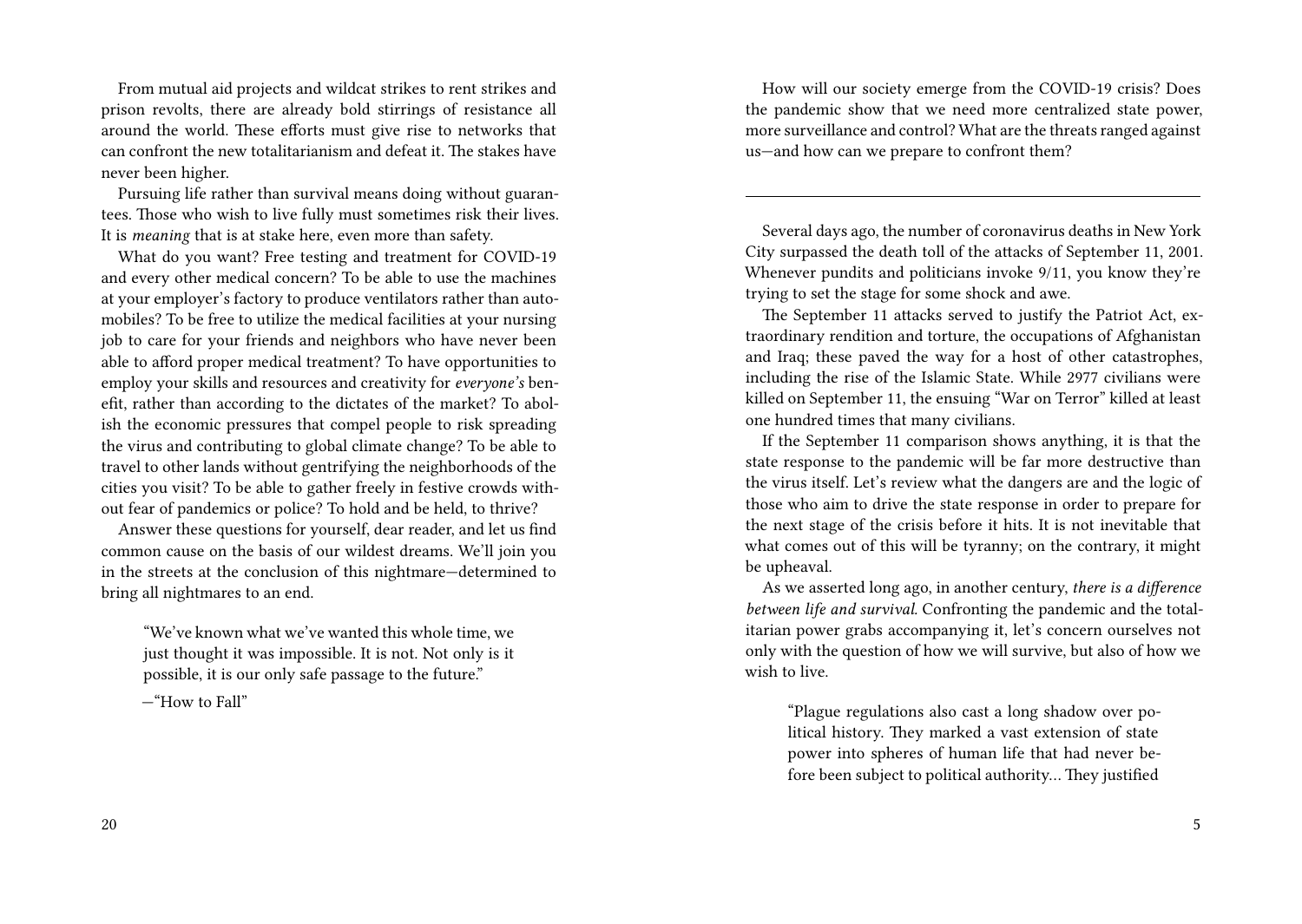control over the economy and the movement of people; they authorized surveillance and forcible detention; and they sanctioned the invasion of homes and the extinction of civil liberties. With the unanswerable argument of a public health emergency, this extension of power was welcomed by the church and by powerful political and medical voices. The campaign against plague marked a moment in the emergence of absolutism, and more generally, it promoted an accretion of the power and legitimation of the modern state."

*—Epidemics and Society from the Black Death to the Present,* Frank M. Snowden

## **The Worst-Case Scenario**

Owing to neoliberal globalization and automation, an increasing proportion of the global population is simply inessential to industrial production and distribution. Consequently, workers have flooded the service sector, working longer and longer hours to survive. Rather than renegotiating the peace treaties between capitalists and workers that sustained capitalism through the  $20<sup>th</sup>$ century, $<sup>1</sup>$  governments have come to rely on ever more repressive</sup> policing, depending on technological innovations to keep restless populations under control. Nonetheless—or else for this very reason—unrest came to a boil in 2019 with uprisings in Hong Kong, Chile, Catalunya, Lebanon, Sudan, Haiti, and dozens of other countries, with more anticipated in 2020… until the virus reshuffled the cards.

Survival is essential to life, but it's not all there is to it. It is *necessary but not sufficient.*

It is simple enough to speak of survival; we can define it with medical terminology. To speak about *life,* on the other hand, is inherently partisan. When one says *life,* one is always speaking of a *particular* way of living, a *particular* set of relations and affects and values. Those who refer to "life" as if what they mean by the word is self-evident always have some sort of agenda up their sleeves.

When our rulers try to focus discussion on how to assure our*survival,* we should change the subject to what sort of lives we want to lead in the post-pandemic world. There may be some authoritarian models that can indeed assure our survival, but none that can deliver the sort of *life* we desire. If we only haggle with our rulers over the jobs, wages, and healthcare essential to our survival, at the very best, we will come out of this with guaranteed housing in identical quarantine units, digital identity bracelets coded with biological data, and lifetime Netflix subscriptions to dull our senses and distract us from lives that will make *Brave New World* look like *On the Road* by comparison. That's the most the technocrats have to offer. We have to dream bigger.

To speak of freedom is almost anathema in the year of the plague. Freedom is associated with the kind of reactionary buffoons that are still pretending that the virus itself is some sort of conspiracy. Yet, as argued above, without *freedom,* we won't be able to win or defend any gains we might make in the quality of our lives. Those who hold power will never grant us self-determination on our own terms—and without it, we are at their mercy. We have to change the balance of power.

Today, having already been robbed of almost everything that gives life meaning, many people feel they have nothing left to hold on to but survival in the barest biological sense. This is why they are willing to consider giving up even more. But if this crisis really does call everything into question, let's fight for what we really want.

 $1$  These "peace treaties" included authoritarian state socialism in the Eastern Bloc, a combination of the Fordist compromise and social-democratic safety nets in the United States and Europe, and the promise of economic development in the Global South.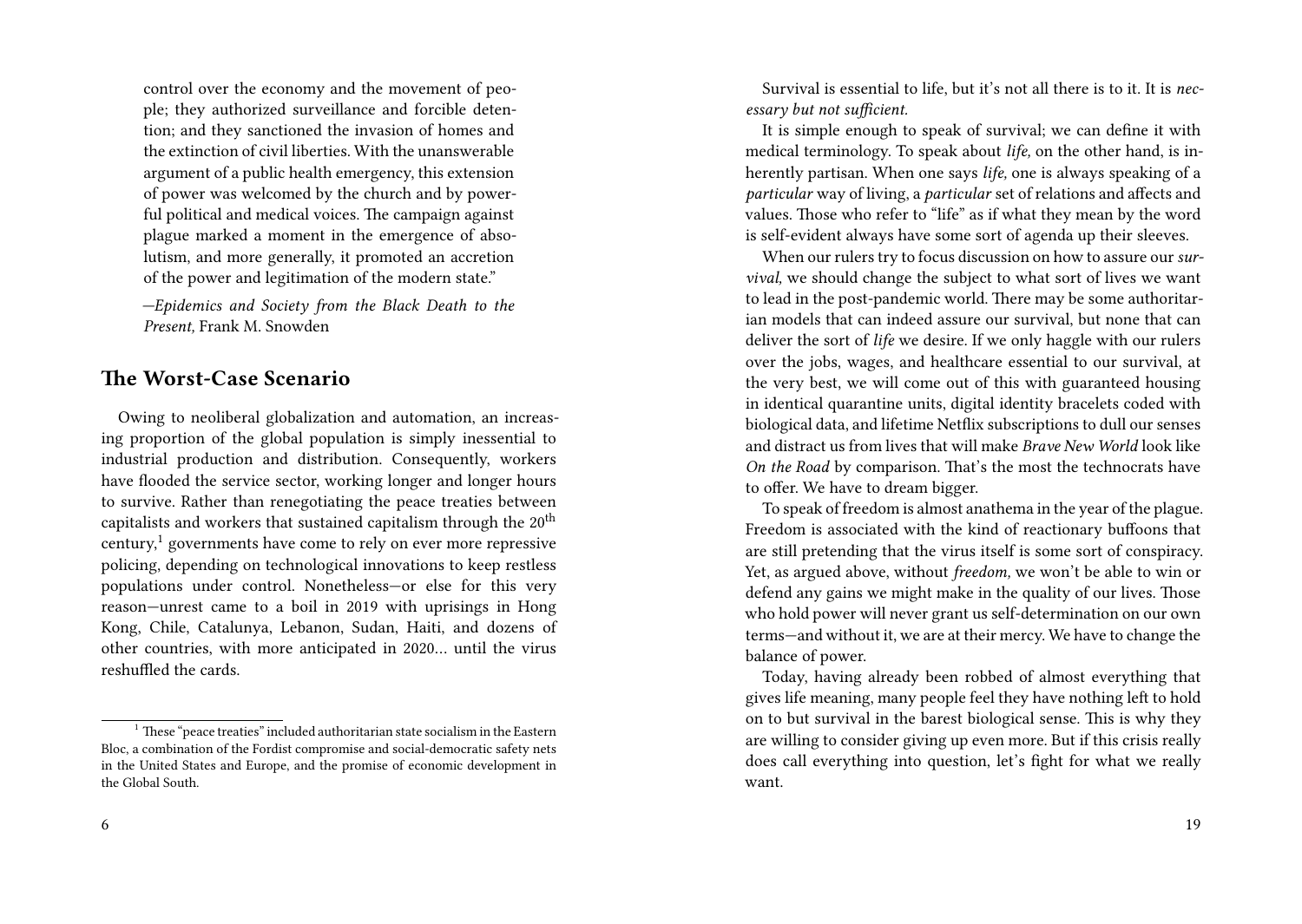concentrated in the executive office. In the end, brutal autocracy or efficient technocracy is a false choice.

Let's conclude with a word about expertise in the sciences. Thus far, medical scientists are perhaps the one group of authorities that has come through this disaster untarnished. But the medical industry itself has never functioned in the best interests of all humanity. Ideally, the development of scientific knowledge should be a collective endeavor involving the entire human race, not a domain in which accredited experts dictate Truth to everyone else. Capitalism and institutionalized systems of authority have long interfered with the participatory development of knowledge, gatekeeping access to the process by means of intellectual property rights, institutional monopolies on information, and determining who gains access to funding. The profit motive that the market imposes on researchers corrupts their priorities and interferes in the process itself—for example, medical study employees who are renting themselves as lab rats to pay their rent have no more incentive to answer questions honestly than medical testing corporations seeking to make a profit.

This pandemic has illustrated the value of collaborative international approaches over market-driven models; practically everyone is hoping that scientists will cooperate across institutional and national borders to produce a vaccine. As in every aspect of our lives, we need more autonomy, more communication and horizontal coordination, not more hierarchy. The existing medical establishment is no more fit to govern us than the prevailing political institutions.

### **The Partisans of Freedom—Which Is to Say, Life**

"In a pandemic that has deprived life of its social uses, life appears to threaten society totally."

—The Pandemic Community, Nil Mata Reyes

This is not an auspicious situation in which to face a pandemic. When the authorities regard an increasing proportion of the population as an expendable nuisance contained by ever-escalating violence, they have little incentive to keep us alive. Some, like Trump, want to establish gated communities of class, nationality, and ethnicity and leave everyone outside them at the mercy of these newly heightened risks. Others hope to broker a new deal between rulers and ruled by providing a modicum of safety to all in return for unprecedented forms of surveillance and control. Below, we'll address both of these proposals for how to stabilize state power for the 21<sup>st</sup> century.

If many radicals seem strangely sanguine about the prospects for social change, it is only because our current conditions have become so obviously untenable—not because there is anything particularly promising about them.

In many ways, the worst-case scenario is already here. Police robots are already patrolling the streets of North Africa as drones target villagers in Italy. Viktor Orbán has become the de facto dictator of Hungary in the heart of supposedly democratic Europe. The Islamophobic government of India has locked down 1.3 billion people with a single order. In East Java, stay-at-home orders were used to disperse residents who had been defending their region against a destructive gold mine—but not to stop mining operations. From China to Peru, the pandemic has offered a pretext for governments to repress journalists reporting on their poor handling of it. Trump has taken advantage of the situation to intensify military operations throughout the Western Hemisphere—not to distract from his handling of the virus, as some foolishly assume, but because the virus affords him an irresistible opportunity to advance his agenda.

In the US, risk of exposure is explicitly distributed according to class. Delivery drivers dispatch groceries to computer programmers who never leave their houses; nurses assigned to treat patients with COVID-19 symptoms bring iPhones with them so that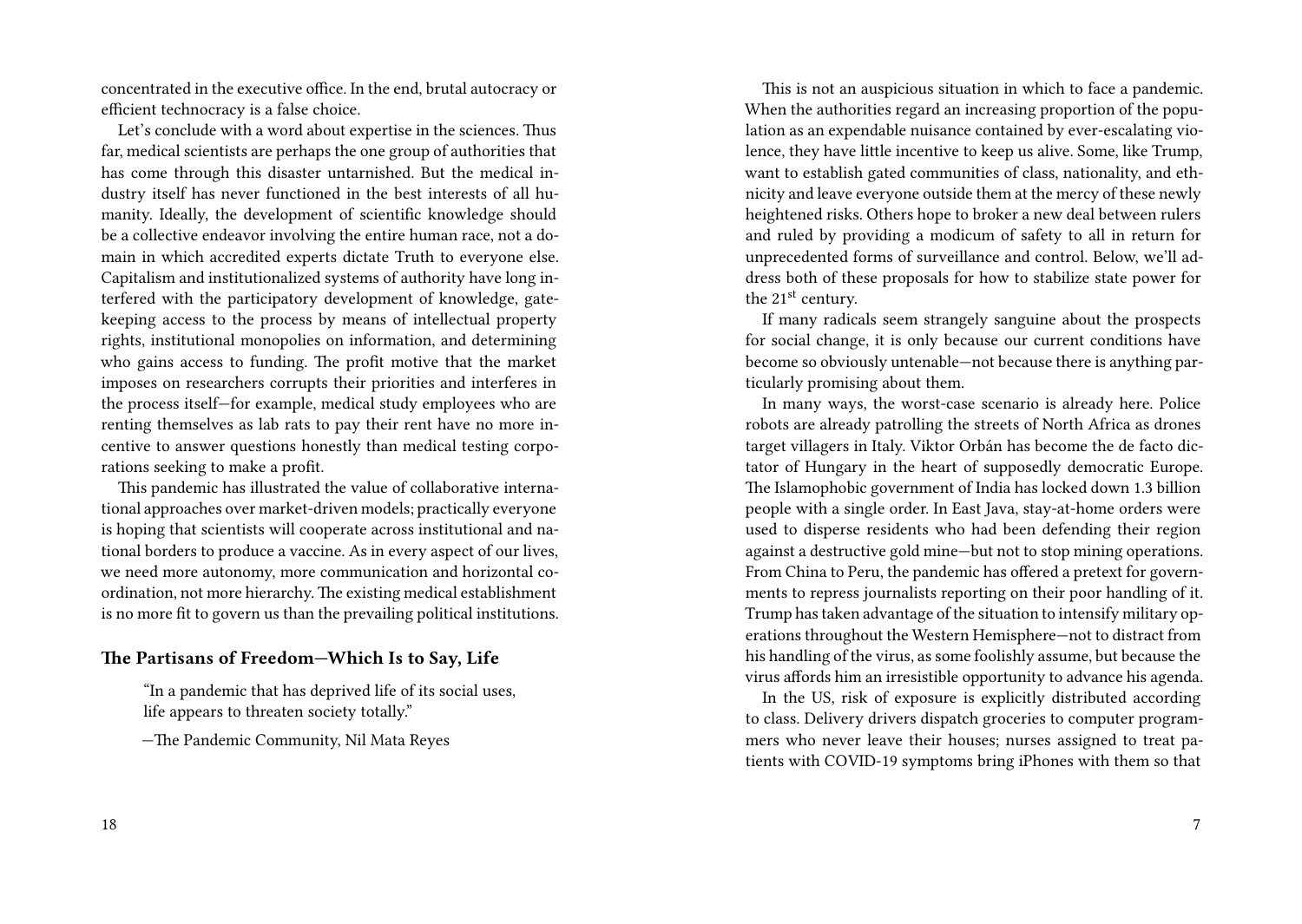doctors can FaceTime the patients without being exposed to danger themselves.

Confined to our houses, we are a captive consumer base in a company town run by Amazon, dependent on telecommunications companies that could cut us off from each other with the flip of a switch. The authorities are mulling the possibility of tracking and controlling all our movements with passports based on health data. If such a program gets off the ground, they could expand it to control freedom of movement according to legal status as well, transforming our entire society into a prison.

Even in nations that have "flattened the curve," emergency measures including social distancing and prohibitions on large gatherings might well last another year while a vaccine is in development.

"Until there's a vaccine, the US either needs economically ruinous levels of social distancing, a digital surveillance state of shocking size and scope, or a mass testing apparatus of even more shocking size and intrusiveness."

—"I've read the plans to reopen the economy. They're scary.," Ezra Klein

We need to talk frankly about what all this means for social movements. Alongside the virus, we are experiencing the most brutal assault on our freedom in at least a generation. Many of our tools for collective self-defense depend on concentrating in large numbers, which the virus renders extremely dangerous. Even if a new revolt on the model of the uprising in Chile breaks out later this year, public health officials will deem it an epidemiological risk and call for the imposition of a new lockdown, provoking a split within our ranks between those invested in resistance at any price and those who consider it so irresponsible to risk spreading the virus that they would prefer total capitulation.

8

The alternative to embracing technocratic top-down solutions is not to celebrate individual freedom on an isolated basis. Rather, it is to invest our energy in becoming more capable of sharing information and coordinating activity internationally, as anarchists have always advocated. *Coordination* and *centralization* are two different things.

As others have argued, the vast majority of the credit for the measures that have delayed the spread of COVID-19 should go to ordinary people who have voluntarily engaged in social distancing and other responsible practices, not to governments. Voluntary, selforganized activity driven by ethics rather than coercion is always going to deliver the best results. If resources and knowledge are distributed widely and evenly enough, people are much more capable of assessing, prioritizing, and addressing the risks they face and pose to others than any centralized decision-making body could be.

In short, the only way to ensure that the political systems in place will actually meet our needs is to be capable of easily overhauling or toppling them when they fail us. More centralized control will only make this more difficult.

This brings us to a related question that will be especially important in the years following the end of the pandemic. Wouldn't it be worth giving up our individual freedoms if we could obtain a little more security and safety in return? We will likely see demagogues from the center offering us this devil's bargain.

Without the freedom to organize and defend ourselves on our own terms, outside and against the ruling order, we won't be able to defend any gains we make within it. Even if our only concern were to secure our survival in the barest material terms, giving up even an inch of freedom would never help us to achieve that goal.

The open secret about centrists and technocrats is that they do not offer us a real alternative to the autocrats. Their programs always serve to strengthen the state apparatus that the autocrats then employ against us. Trump inherited all the power that Obama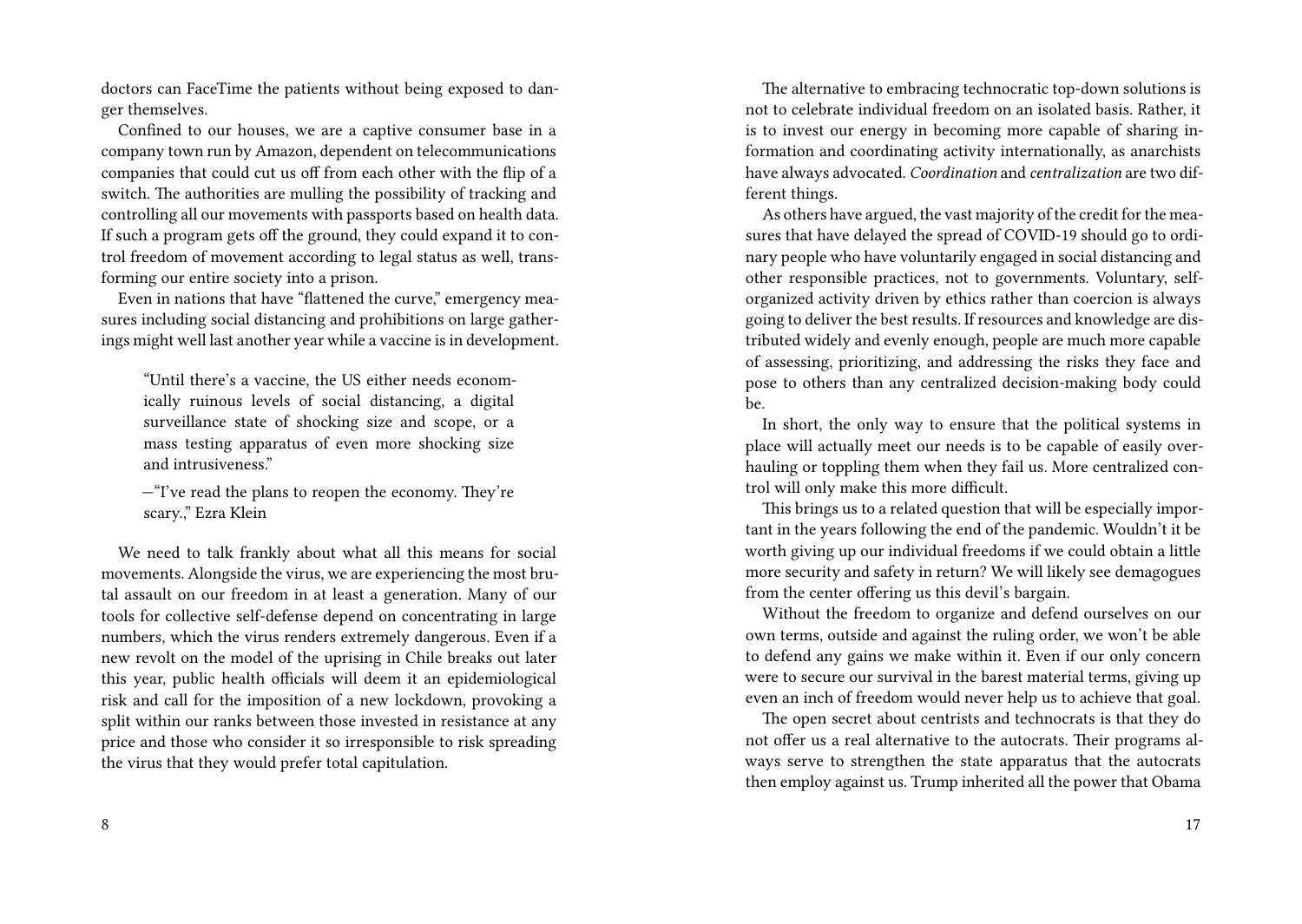ahead of an election; in the United States, it was to keep the stock market going as long as possible. The problem is not that the authorities did not have *enough* control; the problem is the centralization of power itself. Whenever power is concentrated in the hands of a few, whether they be a military junta, party functionaries, or elected officials, they will inevitably prioritize their own interests over those of others. Every aspiring ruling party tells us that *their* governance would be better than the others, or that they could do more good with more power, but we should know better than to trust such promises.

Francis Fukuyama has argued that whether people trust their rulers is the most decisive factor determining the effectiveness of government responses to the pandemic:

"What matters in the end is not regime type, but whether citizens trust their leaders, and whether those leaders preside over a competent and effective state."

This misses the mark in an obvious and disingenuous way: what happens when there is widespread trust in a "competent and effective" government that *doesn't* do what is in the best interests of its population?

To anarchists, the answer to this problem is clear enough. The only thing that can keep us safe is to establish widespread horizontal means for transmitting information whether the authorities wish for us to or not—so as to get around the state censorship that delayed public awareness of the COVID-19 epidemic in China, for example—and to be capable of implementing our own autonomous, participatory measures for survival, mutual aid, and collective selfdefense. If we depend on existing governments to solve all our problems, we will be limited to endorsing their dangerous and selfserving policies while pinning our hopes on unsatisfactory efforts to achieve change via electoral means, like the Bernie Sanders campaign.

This presents serious conundrums. Some are experimenting with automobile-based demonstrations, but we need to develop a much wider range of options.

While they take advantage of the pandemic to consolidate power and advance their agendas, authoritarians of all stripes are also using this opportunity to legitimize invasive state intervention as the only effective means of dealing with a crisis like COVID-19. We have to debunk their arguments, presenting more convincing and inspiring models for how to respond to this crisis. Even with all the technology and subservience at its disposal, the state cannot reign without a certain amount of perceived legitimacy, without a certain amount of public consent. In shifting definitively from the carrot to the stick, our rulers are making a dangerous gamble.

# **Forcing the Issue**

The pandemic pushes several tensions that were already destabilizing our society to the breaking point. Let's look at them alongside each other:

## **Financial Crisis**

Many have been anticipating a financial crisis for years. Debt has served to keep the economy running—and to indenture people to it—for decades now. If the obligations of debt can be suspended or canceled by legislative fiat, if capitalism only functions because governments keep bailing out banks and corporations at everyone else's expense, then in theory, this should call the entire system into question. The ways that the capitalist economy does not meet most people's needs—for safety, for material necessities, for joy and togetherness and meaning—are cast in stark relief today. But if social distancing requirements and authoritarian clampdowns prevent anyone from demonstrating a feasible alternative,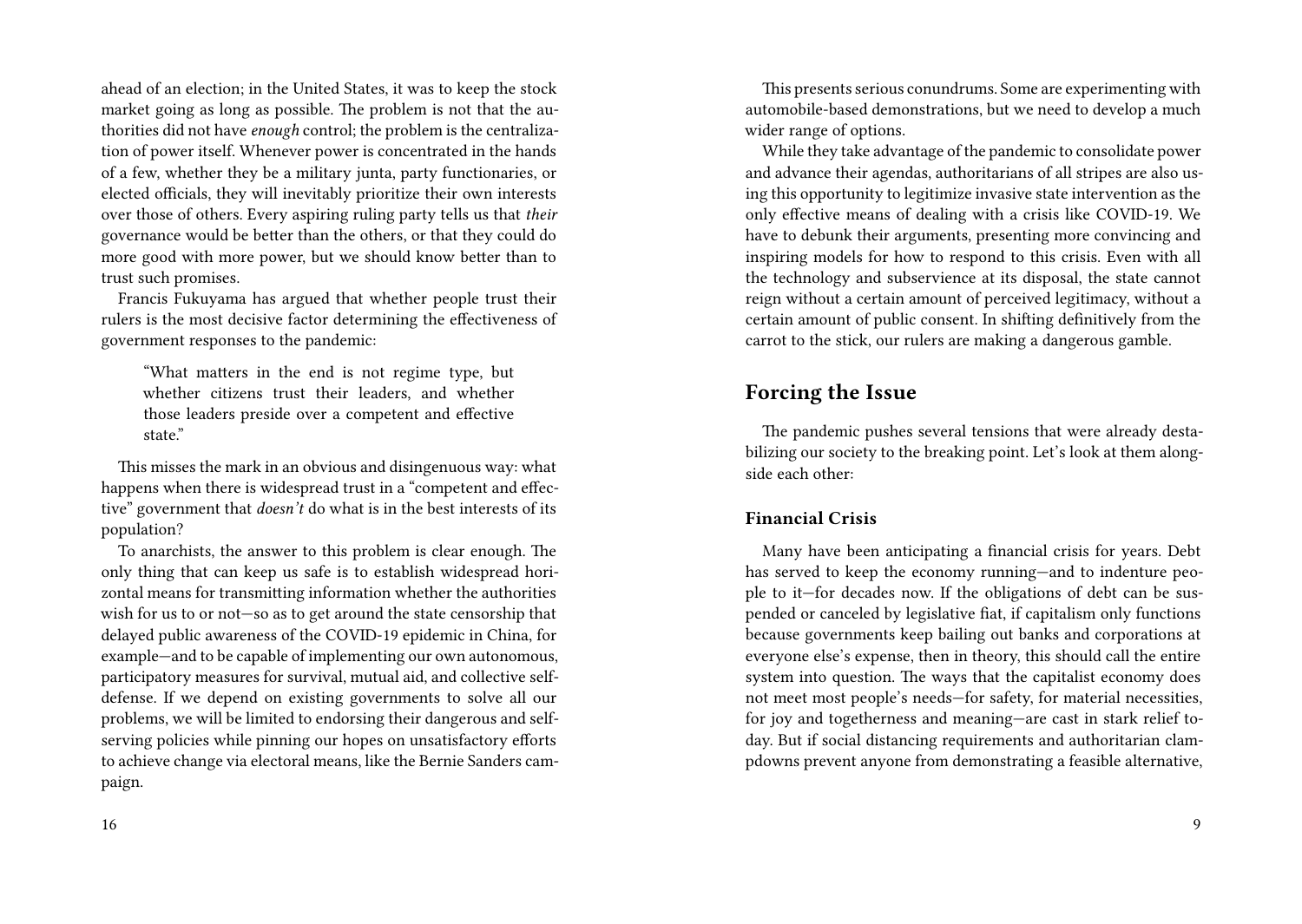many people may respond by pining for an imagined past of normalcy.

#### **Health Care**

In the United States, access to health care has long been an expensive privilege; in many states, Obamacare made no difference whatsoever in the lives of the poorest. Now it's clear how the health of the poor can impact the entire population.

There are two possible responses to this. One is for our society to direct resources to meeting the health care needs of the entire population—on our terms, according to our priorities. The other is for the elite class to treat the health risks posed by the general population as a danger to be managed for the protection of the privileged.

### **Housing**

Worldwide, property speculation and gentrification had already displaced countless millions and made housing nearly unaffordable for the majority; no wonder nearly a third of apartment renters in the US didn't pay rent for April. Those who could only afford to live in urban shoeboxes are now confined to them like cells; others are homeless in the face of "stay at home" orders. Domestic violence and mental health issues have reached epidemic proportions alongside the virus.

All this forces the issue: what is a home? Is it real estate to be speculated upon, a space of isolation, a tiny holdover of patriarchal feudalism ("a man's home is his castle")? Or is it something else the feeling of security created by collective solidarity, something that could bind individuals and communities together rather than separating us?

the murder of Michael Brown. While capitalists will surely attempt to exploit the distinctions between "essential workers," the newly unemployed, and those who were already precarious or excluded to play us all against each other, we have to create ties of meaningful solidarity between those endangered by their jobs and those endangered by joblessness, between those who can't pay rent and those who are struggling to pay their mortgages and those who were homeless long before this. **Every one of us is essential.**

### **The Apostles of Technocracy—Which Is to Say, Survival**

"While America may be slow to act at first, once it is up to speed, it can probably match the capabilities of most authoritarian governments, including China's."

—The Thing That Determines a Country's Resistance to the Coronavirus, Francis Fukuyama

Demagogues like Trump have to compete with centrists like the Democratic Party who aim to preserve the same hierarchical structures, but propose to operate them more wisely and efficiently. From the *New York Times* to Western admirers of the Chinese Communist Party, many pundits have sought to distinguish themselves from Trump's ignorant and careless response to the virus by calling for more stringent measures. They are the most passionate advocates of the invasive surveillance measures described above. In return, they offer those Trump would consign to death a better chance of survival.

Indeed, doesn't this pandemic underscore that we need more centralization, more surveillance, "stronger" government?

In fact, every form of government—from China and Iran to the United States—has concealed information about the pandemic and delayed responding to it in ways that intensified the risk for everyone. In Iran, the justification was to keep the population calm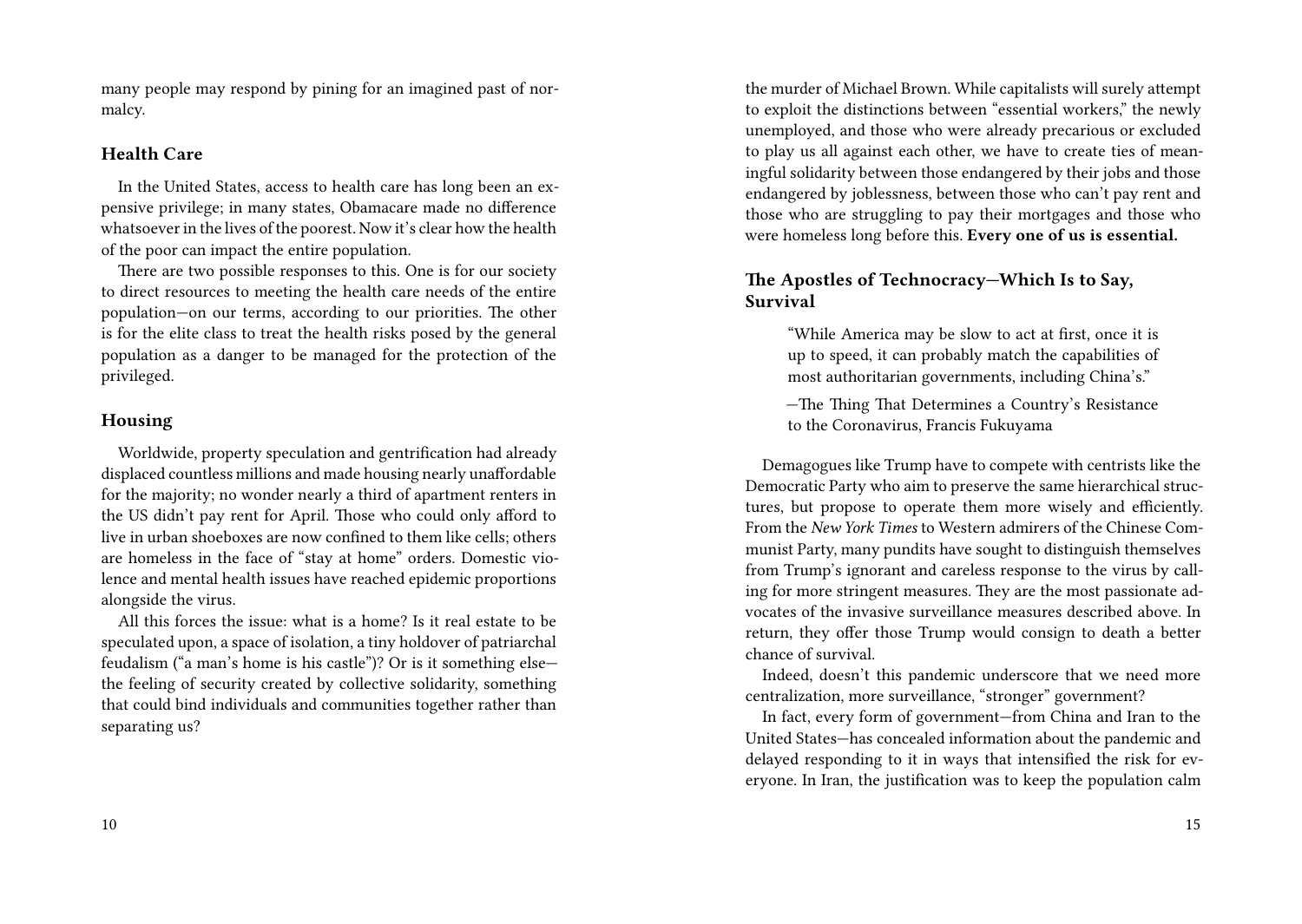any danger that Rand Paul or Boris Johnson would be forced to go without a ventilator. Their carelessness, violence, and profiteering are the vectors through which the virus exposes the rest of us to mortal peril. COVID-19 is not an avenging angel that will carry out the vengeance of the people.

It's easy to be critical when bourgeois taxpayers who thoughtlessly paid for guided missiles to slaughter people in Iraq and Afghanistan are panicking about the coronavirus. But let's not be cavalier about death. Any dismissiveness we express about the pandemic will ultimately serve employers who aim to play down the risks for workers and politicians who would prefer to let us die.<sup>2</sup>

Yes, heart disease and cancer will kill more people than coronavirus this year; so may complications from AIDS. Few have spared a thought lately for the millions killed or displaced by global conflicts, though refugees will be among those hit hardest by the virus. Most people have grown inured to the costs of our way of life, including the ongoing murder-suicide of the entire biosphere by industrially-produced climate change; in this context, the widespread focus on the coronavirus comes across as myopic. But rather than habituating ourselves to yet another threat, we should extend the concern with which many regard the coronavirus outbreak to all the other tragedies to which everyone has become so accustomed.

Every single death caused by our society's unequal distribution of resources is an immeasurable tragedy. We should respond to each the way that the residents of Ferguson, Missouri responded to

#### **Social Isolation**

The pandemic has confined literally billions of people to their homes—those who have homes at all—but in many cases this has had an unexpected effect, opening up the home as a space of sociality, creating new forms of intimacy and strengthening networks. Yet this sociality is almost entirely virtual—and it depends on a very small number of telecommunications companies and platforms.

Right now, social distancing is exerting so much pressure on people that many of us feel a desperate urgency to gather in large numbers, to hug our friends and rub elbows with strangers. The value of public spaces and sociality has never been clearer. If this pressure continues building, it could have disruptive or liberating effects.

But if social distancing continues in varied forms for a year or more, will people get used to it, coming to regard crowds fearfully, developing agoraphobia and new social anxieties? Will we have become so habituated to conducting our relationships in virtual mediums that afterwards we continue doing so even when we could be together in person? Will the power that the algorithms of corporations like Facebook have to shape online dialogue influence what it is possible to imagine even more than it has already?

### **Ecology**

The reduction in ecological damage during the confinement period in China has been news around the world. Until now, everyone regarded the ongoing environmental catastrophe as something beyond our control. Now it is clear that—if we choose to—we could put a stop to it. Neither democracy nor authoritarian governments have been able to prioritize this. But if a virus could halt ecological destruction, so could an ungovernable social movement.

<sup>&</sup>lt;sup>2</sup> In *Crowds and Power*, Elias Canetti suggests that one of the fundamental drives motivating human beings is the desire to outlive their peers. At first glance, this is a strange proposition; yet in the United States, where social relations have always been based in cutthroat competition, people often see others' misfortune as a net gain for themselves. This is a way to understand some of the cheap bravado with which young people have regarded the prospect of a pandemic that especially impacts the old and infirm.